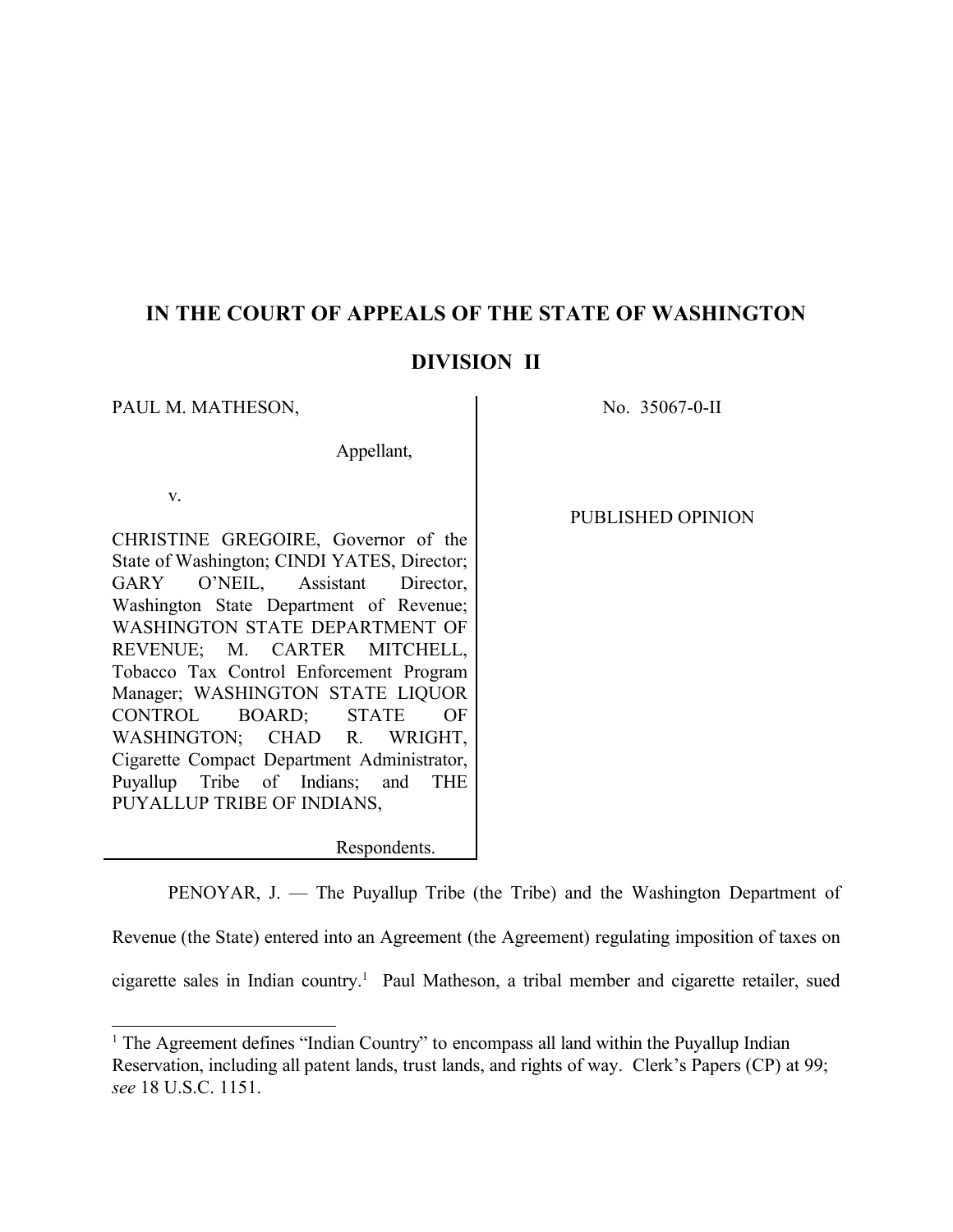both the State and the Tribe, alleging that the Agreement was illegal on several grounds. The trial court dismissed the Tribe as a defendant due to its sovereign immunity. Then, finding that the Tribe was an indispensable party, it dismissed the complaint altogether. Matheson appeals, arguing that the trial court erred in finding the Tribe indispensable and in dismissing the case. The trial court was correct in recognizing the Tribe's sovereign immunity and in finding that it was an indispensable party. We affirm.

# FACTS

On April 20, 2005, the Tribe entered into an Agreement with the State governing the taxation of cigarettes sold by the Tribe and Tribally-licensed retailers in Indian country. The Washington Legislature previously authorized the Governor to enter into such an Agreement, and the Agreement took effect immediately. *See* RCW 43.06.465.

The Tribe agreed to impose and maintain a retail tax on cigarettes that would increase in lockstep with any future increase in the State cigarette tax. In return, the State agreed to waive its right to collect State cigarette sales and use taxes on transactions from "the Tribe, Triballylicensed retailers, state licensed wholesalers . . . or retail buyers." Clerk's Papers (CP) at 101. Additionally, the Tribe agreed to provide the State 30 percent of the revenue from the new cigarette tax. The Agreement also (1) limits the Tribe and Tribally-licensed retailers' acquisition of cigarettes to wholesalers or manufacturers licensed by the State to sell cigarettes wholesale, and (2) requires that all cigarettes sold by Tribally-licensed retailers and the Tribe bear a Tribal tax stamp that includes the wholesaler's serial number. The Tribe also agreed to impose the tax on sales to tribal members.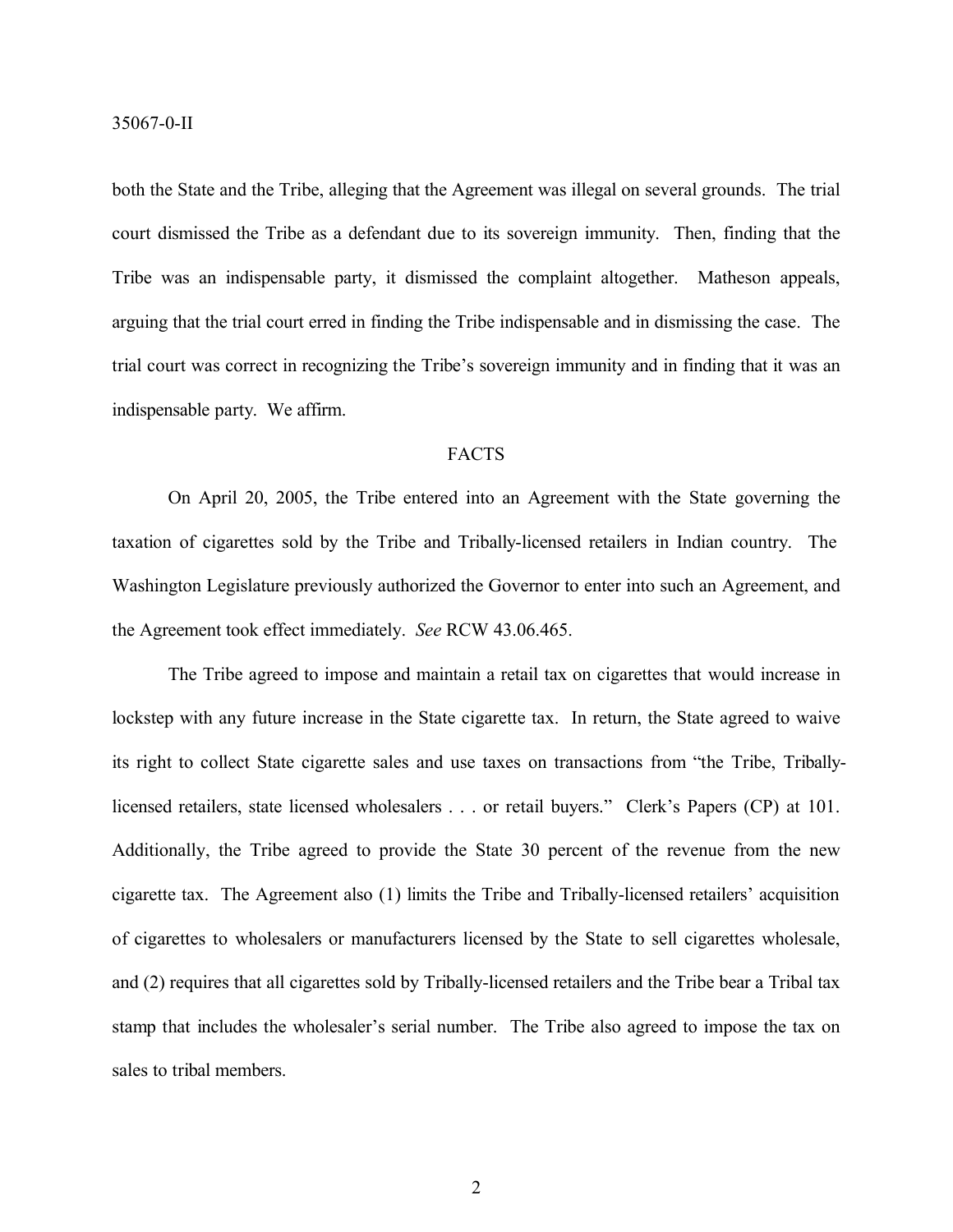The State and the Tribe divided enforcement responsibilities under the Agreement — the State agreed to enforce against non-Tribal and non-member wholesalers, and the Tribe agreed to enforce against member retailers.

On May 10, 2005, Matheson filed a complaint in Thurston County Superior Court against both State<sup>2</sup> and Tribal<sup>3</sup> defendants for injunctive relief, declaratory judgment, and damages. In his complaint, he requested in part that the court (1) find RCW 43.06.450-460 (granting the Governor the authority to enter the Agreement) unlawful and unenforceable; (2) hold any resulting agreement unenforceable; (3) enjoin the State and Tribal defendants from either reaching an agreement or enforcing it; and (4) grant him monetary damages, costs, and attorney fees. He later filed an amended complaint, but neglected to either file a motion to amend or obtain the State's consent to amend. Therefore, the trial court granted the State's motion to strike the complaint. 4

The Tribe filed a motion to dismiss, which the State defendants joined, arguing that it and its officials were protected from suit due to sovereign immunity. The State later filed another

<sup>2</sup> State defendants included Governor Gregoire, the Director and Assistant Director of the Washington State Department of Revenue, the Washington State Department of Revenue, the Tobacco Tax Control Enforcement Program Manager, the Washington State Liquor Control Board, and the State of Washington (herein referred to as "the State").

<sup>&</sup>lt;sup>3</sup> Tribal defendants included Cigarette Compact Department Administrator Chad Wright and the Puyallup Tribe (herein referred to as "the Tribe").

<sup>&</sup>lt;sup>4</sup> Matheson also filed a motion for injunctive relief on August 31, 2005, to prevent implementation of the Agreement. The trial court denied the motion and Matheson filed a motion for reconsideration on January 3, 2006. The trial court denied the motion for reconsideration nine days later, concluding that Matheson failed to show either manifest error or new facts or legal authority.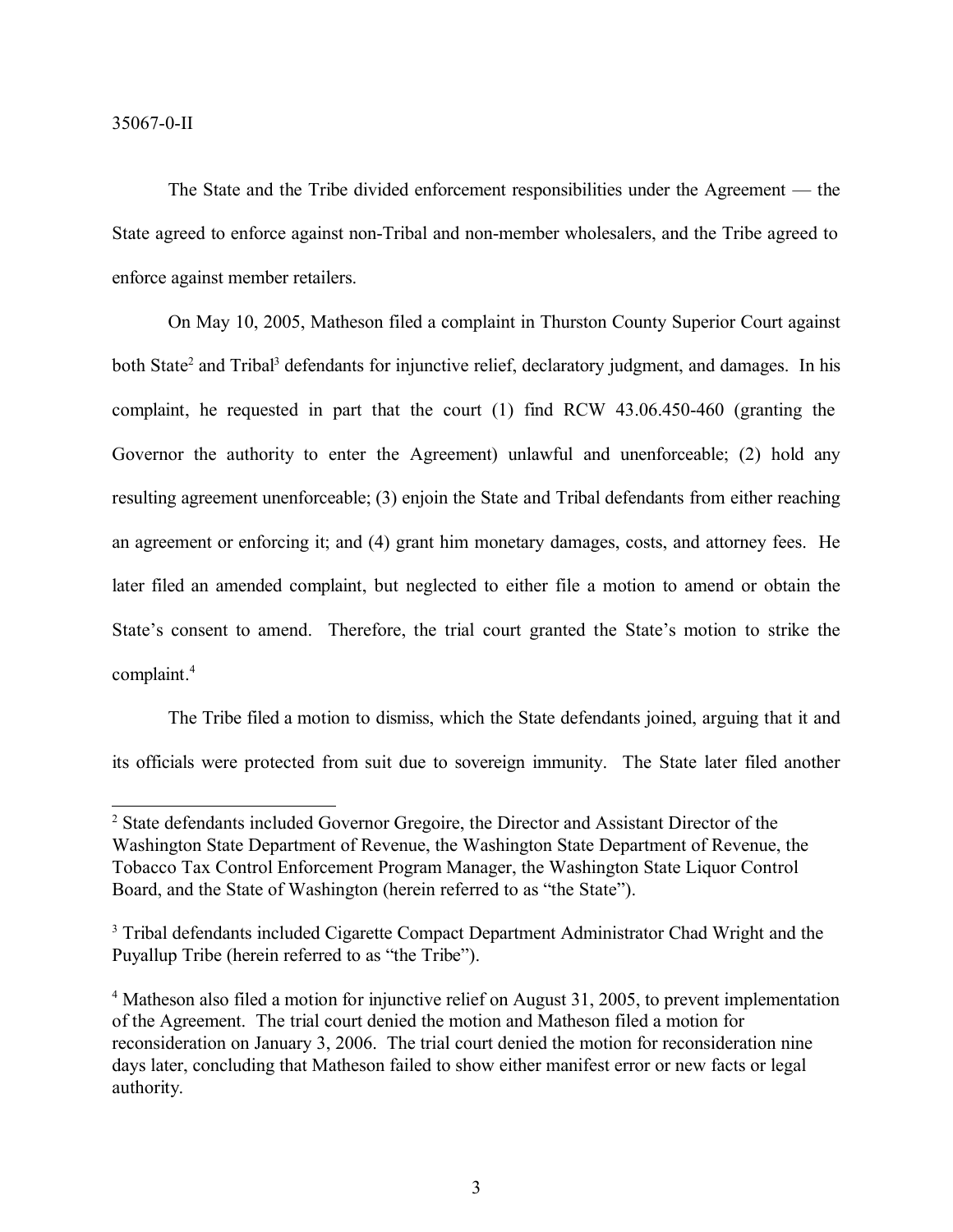motion to dismiss, arguing that the Tribe was an indispensable party under CR 19. On May 26, 2006, the trial court dismissed the Tribe on the basis of sovereign immunity, found that it was an indispensable party, and therefore dismissed the State. Matheson filed a motion for reconsideration, which was denied on June 9, 2006.

However, two days before the court's decision on his motion for reconsideration, Matheson filed a motion to serve a second supplemental complaint, noting it for hearing on July 7, 2006. In this new complaint, Matheson added a new plaintiff and two new State defendants, removed all Tribal defendants, and asked for a refund of cigarette taxes paid.

On July 6, 2006, one day before the scheduled motion hearing, Matheson filed a notice of appeal of the trial court's order denying his motion for reconsideration. The next day, the parties stipulated that the trial court would not consider Matheson's second supplemental complaint due to this appeal.

# ANALYSIS

# I. Dismissal of Tribal Defendants — Tribal Sovereign Immunity

A. Sovereignty Issues Raised by Matheson

Matheson generally assigns error to the trial court's dismissal of his complaint, but he fails to specifically assign error to the trial court's dismissal on the basis of sovereign immunity. Indeed, he does not specifically address the Tribe's sovereign immunity in his opening brief but instead makes claims regarding only "antitrust immunity" and "tribal sovereignty." Appellant's Br. at 16, 18. While Matheson does address tribal sovereign immunity in his reply briefs, none of these arguments are persuasive.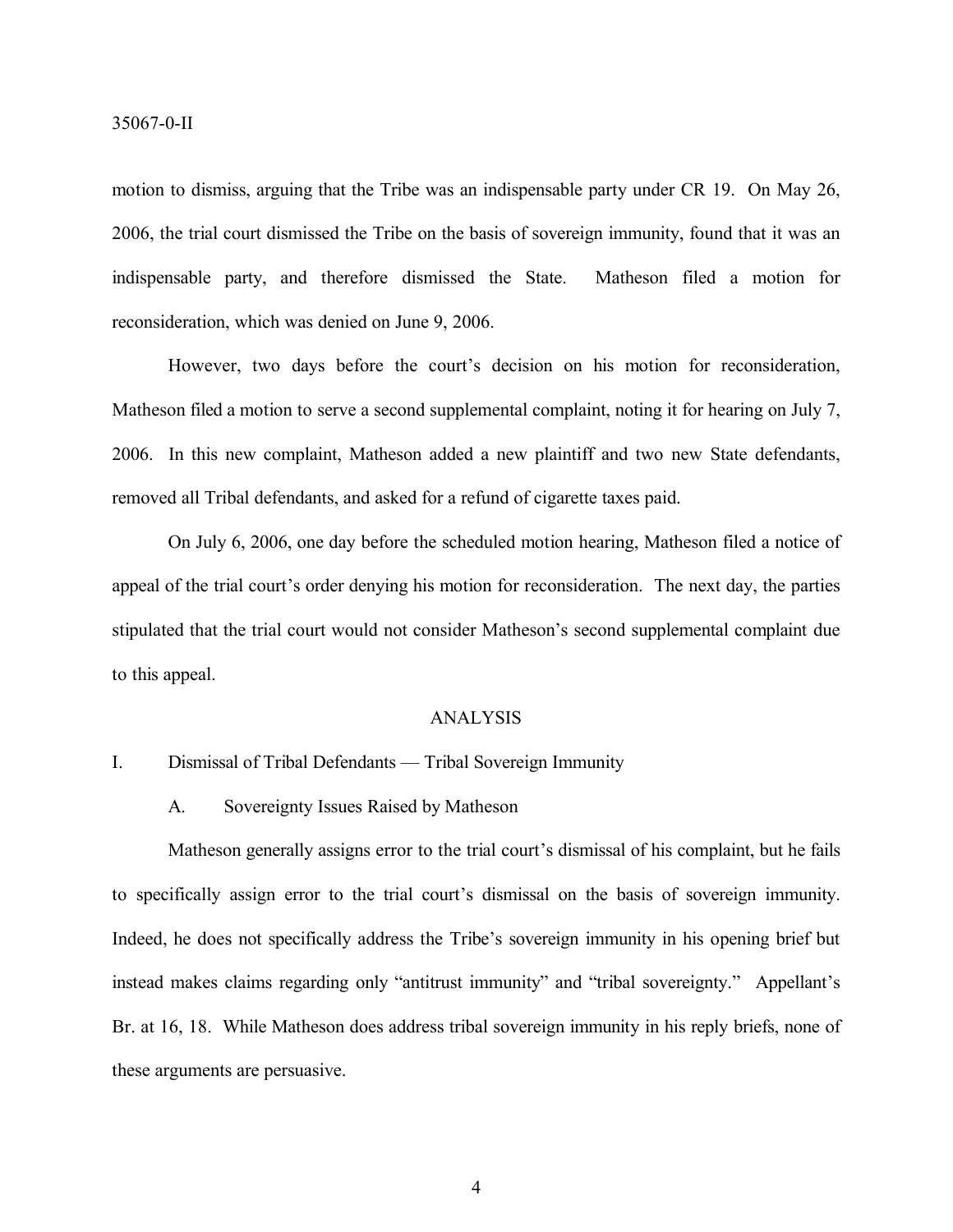For example, Matheson contends that the Tribe's sovereign immunity "has been waived by ceding control to the State to regulate on-reservation tribal retailers." 1 Appellant's Reply Br. at 6.<sup>5</sup> However, to support this claim, he does not rely on a case regarding tribal sovereign immunity, but on a case addressing a tribe's assertion of jurisdiction over non-members. *See Cordova v. Holwegner*, 93 Wn. App. 955, 966, 971 P.2d 531 (1999). Matheson then states that "jurisdiction determines immunity in this case," but he offers no legal authority or precedent to support that statement. 1 Appellant's Reply Br. at 7.

Matheson later states that "[t]he contemporary rule is that the Puyallup Tribe has no immunity when it has no jurisdiction to tax since Indians no longer have a right to govern persons other than themselves." 1 Appellant's Reply Br. at 9. He then cites *Montana v. United States*, 450 U.S. 544, 565, 101 S. Ct. 1245, 67 L. Ed. 2d 493 (1981), for the proposition that "inherent sovereign powers of an Indian tribe do not extend to the activities of non-members of the tribe." 1 Appellant's Reply Br. at 9. This statement neither supports Matheson's "contemporary rule" nor has any application or bearing on the issue of the Tribe's sovereign immunity.

Additionally, Matheson argues that the Tribe's agreement to raise its tax automatically, in lockstep with the State, constitutes "off-reservation conduct and joint control." 2 Appellant's Reply Br. at 2. Matheson appears to contend that the Tribe is subject to State law when it goes off-reservation, but this is unclear. He states that "[w]here joint control is shared by agreement, a tribe has no immunity," but again does not offer legal authority to support that statement. 2

<sup>5</sup> Matheson submitted two reply briefs, separately addressing the State's and the Tribe's responses. "1 Appellant's Reply Br." refers to his reply to the State; "2 Appellant's Reply Br." refers to his reply to the Tribe.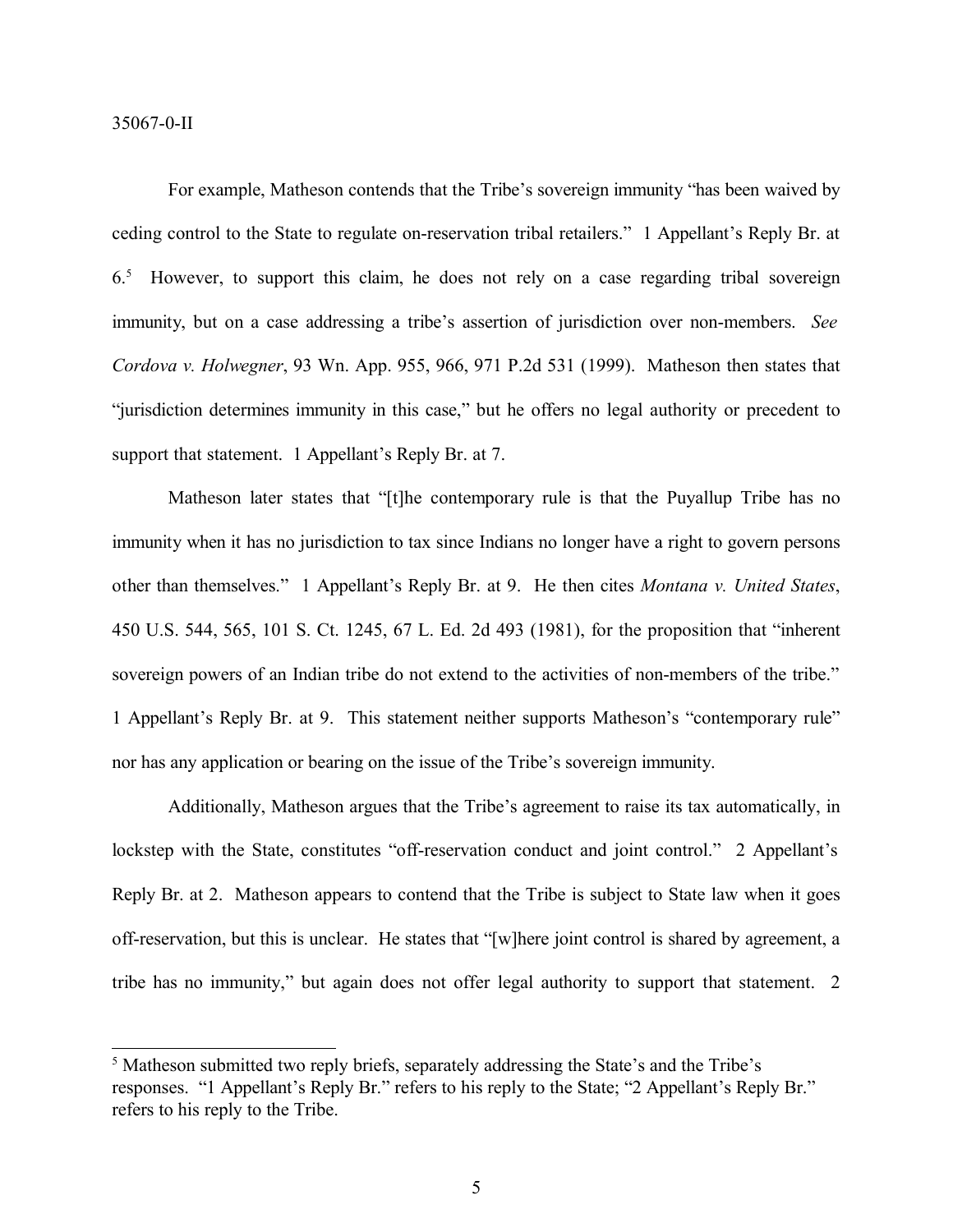#### Appellant's Reply Br. at 2.

Matheson relies on a recent U.S. Supreme Court case, *Wagnon v. Prairie Band Potawatomi Nation*, 546 U.S. 95, 126 S. Ct. 676, 163 L. Ed. 2d 429 (2005), for the proposition that "taxing non-Indian wholesalers who sold to on-reservation Indians did not violate tribal sovereignty." Appellant's Br. at 18. Matheson confuses a violation of tribal sovereignty with a waiver of tribal sovereign immunity. In *Wagnon*, the tribe was the plaintiff — the opinion does not discuss the issue of tribal sovereign immunity. Furthermore, *Wagnon* did not address a tax mutually agreed to by a tribe and the state, but a state tax imposed on gasoline distributors (not retailers), both on and off the reservation. *Wagnon*, 546 U.S. at 99-100.

Matheson also argues that the Tribe had no immunity from suit "as it had no congressional permission to enter into the contract." 2 Appellant's Reply Br. at 7. He contends that the Tribe should have remained a party to the declaratory judgment claim because it was a participant in price fixing. These arguments fail to grasp the fundamental nature of sovereign immunity, which does not prevent sovereigns from entering into contracts but, instead, protects them from lawsuits. Sovereign immunity protects a tribe from suit absent an unequivocal waiver. *Santa Clara Pueblo v. Martinez*, 436 U.S. 49, 58, 98 S. Ct. 1670, 56 L. Ed. 2d 106 (1978).

Finally, Matheson claims that "the Puyallup Tribe went off the reservation to require Matheson to buy his inventory exclusively from wholesalers licensed by the [S]tate," and therefore the Tribe is subject to state court jurisdiction. 2 Appellant's Reply Br. at 2. However, neither the record nor the cases Matheson relies on support this proposition. Tribal sovereign immunity protects tribes from suits arising from both governmental and commercial activities,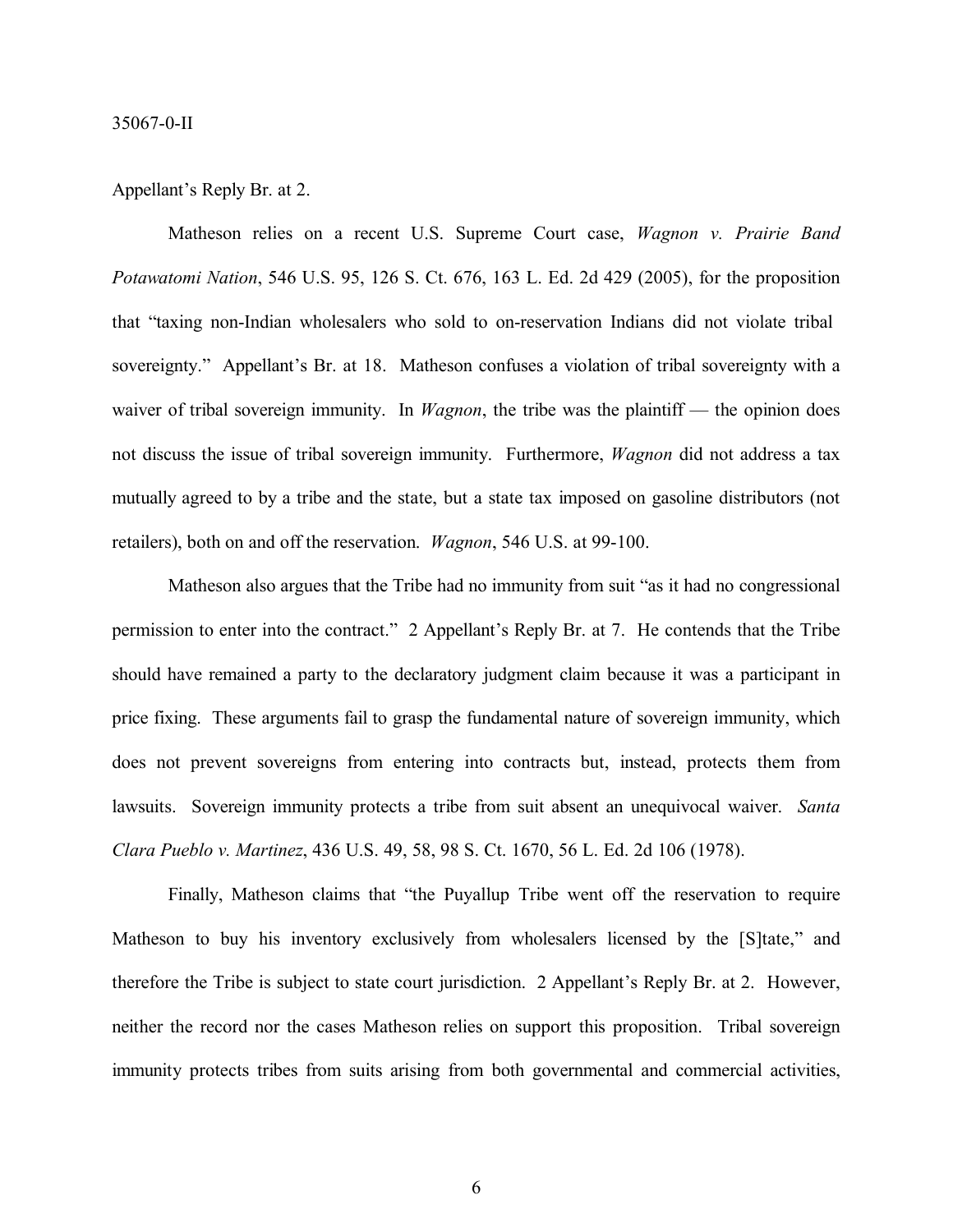#### 35067-0-II

whether conducted on or off a reservation. *Wright v. Colville Tribal Enter. Corp.*, 159 Wn.2d 108, 112, 147 P.3d 1275 (2006) (citing *Kiowa Tribe of Okla. v. Mfg. Techs., Inc.*, 523 U.S. 751, 754-55, 760, 118 S. Ct. 1700, 140 L. Ed. 2d 981 (1998)).

B. Application of Sovereignty Principles

Personal jurisdiction over a party asserting tribal sovereign immunity is a question of law we review de novo. *See Anderson & Middleton Lumber Co. v. Quinault Indian Nation,* 130 Wn.2d 862, 876, 929 P.2d 379 (1996).

Under federal law, tribal sovereign immunity comprehensively protects recognized American Indian tribes from suit absent explicit and "unequivocal" waiver or abrogation. *See Wright*, 159 Wn.2d at 112 (citing *Santa Clara Pueblo*, 436 U.S. at 59). As "domestic dependent nations," Indian tribes "exercise inherent sovereign authority over members and territories," including sovereign immunity from suit, "absent a clear waiver by the tribe or congressional abrogation." *Wright*, 159 Wn.2d at 112 (quoting *Okla. Tax Comm'n v. Citizen Band Potawatomi Indian Tribe*, 498 U.S. 505, 509, 111 S. Ct. 905, 112 L. Ed. 2d 1112 (1991)). As noted above, tribal sovereign immunity protects tribes from suits involving both "governmental and commercial activities," whether conducted "on or off a reservation." *Wright*, 159 Wn.2d at 112 (citing *Kiowa Tribe*, 523 U.S. at 754-55, 760).

We recognize that the Fifth Circuit has held that *Kiowa* preserves tribal sovereign immunity from damage awards only; under that rule, tribal immunity does not protect tribes from declaratory and injunctive relief. *See Comstock Oil & Gas v. Alabama & Coushatta Indian Tribes of Tex.*, 261 F.3d 567, 571-72 (5th Cir. 2001); *TTEA v. Ysleta Del Sur Pueblo*, 181 F.3d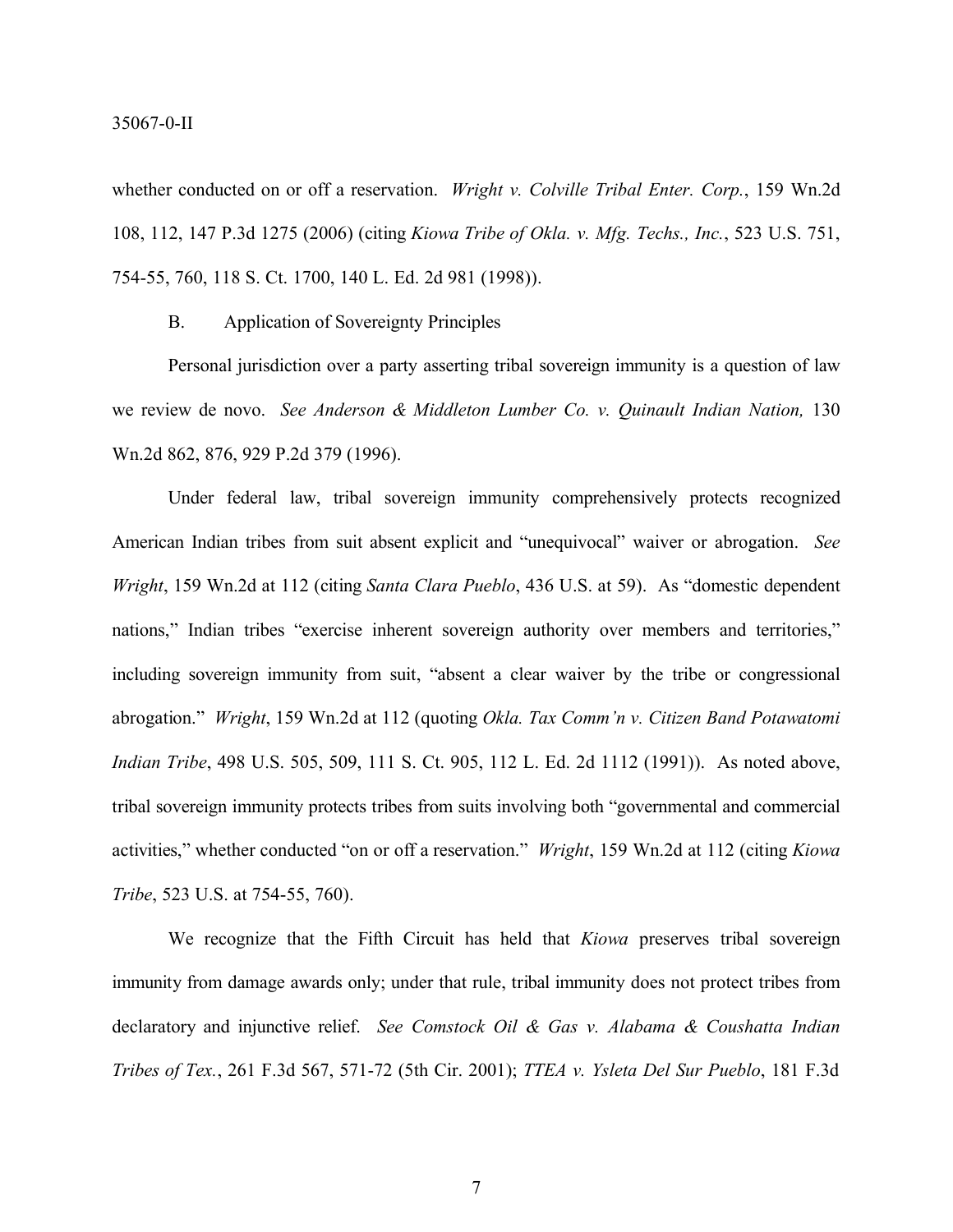676, 680-81 (5th Cir. 1999). However, neither the Ninth Circuit nor Washington State has adopted a similar rule — *Wright* preserved tribal sovereign immunity in the face of a suit for damages but did not address any equitable claims. *See Wright*, 159 Wn.2d at 111-12.

Because Matheson requested both equitable relief and damages, sovereign immunity protects the Tribe from his suit, even under the narrow Fifth Circuit rule. Furthermore, the Tribe did not waive its sovereign immunity; the Agreement specifically states that nothing in it shall be construed as a waiver, in whole or in part, of either party's sovereign immunity.

The Ninth Circuit carved out an exception to absolute sovereign immunity in *Burlington N. R.R. Co. v. Blackfeet Tribe*, 924 F.2d 899, 901 (9th Cir. 1991), *overruled on other grounds by Big Horn County Elec. Coop. Inc. v. Adams*, 219 F.3d 944 (9th Cir. 2000). In cases seeking merely prospective relief, sovereign immunity does not extend to tribal officials acting pursuant to an unconstitutional statute. *Burlington N. R.R.*, 924 F.2d at 901; *see also Dawavendewa v. Salt River Project Agric. Improvement & Power Dist.*, 276 F.3d 1150, 1159 (9th Cir. 2002). However, tribal sovereign immunity continues to protect individual tribal officials acting in their representative capacity and within the scope of their authority. *See Wright*, 159 Wn.2d at 116; *Hardin v. White Mountain Apache Tribe*, 779 F.2d 476, 479 (9th Cir. 1985).

Here, Matheson named Chad Wright individually in his official capacity as the Tribe's Cigarette Tax Director. Still, no exception applies because Matheson seeks damages and equitable relief, not merely prospective relief. Therefore, both the Tribe and Wright are protected by sovereign immunity; the trial court did not err in dismissing them, and we affirm.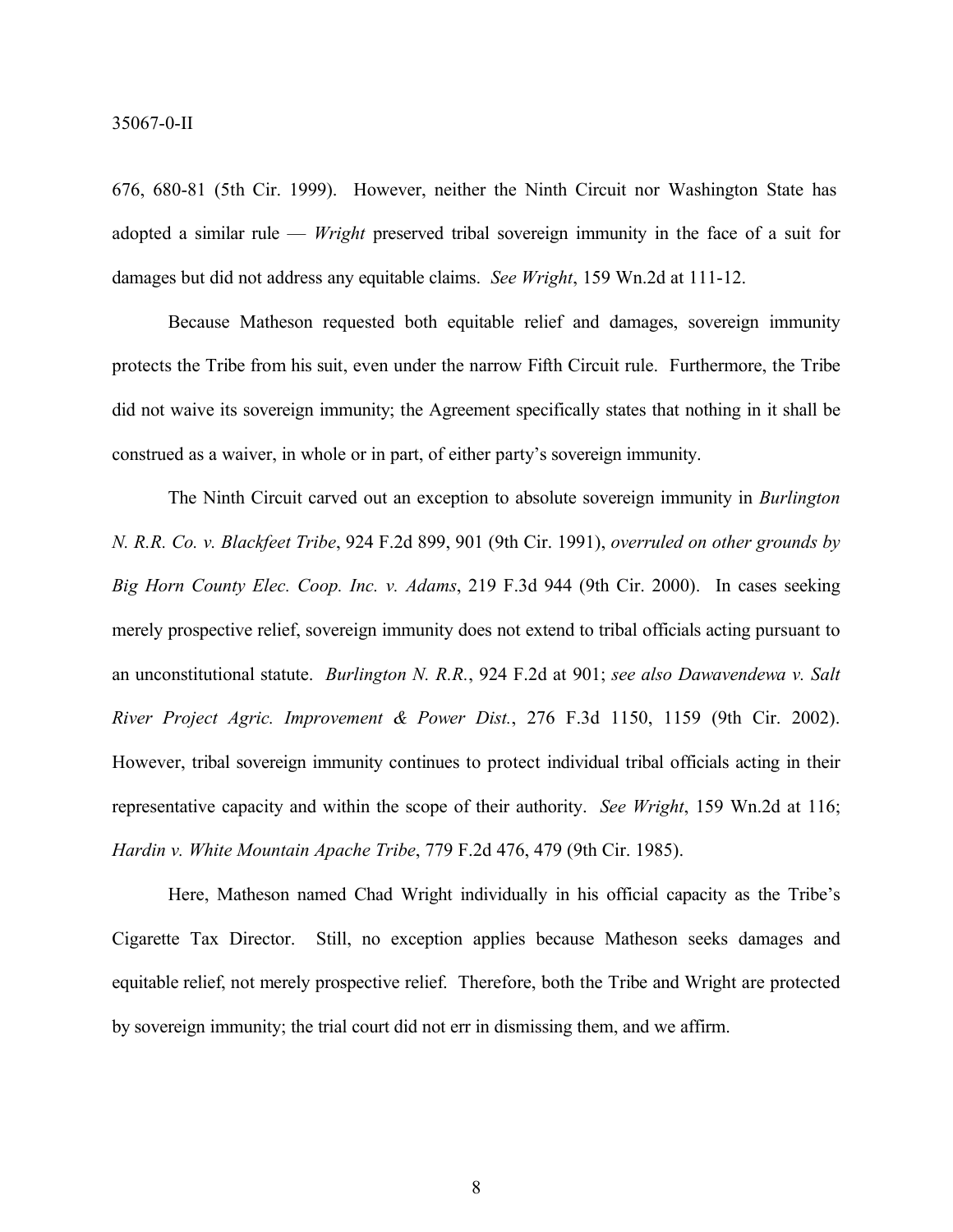## II. Dismissal of State Defendants — Necessary/Indispensable Party

Matheson argues that the trial court erred by dismissing the State defendants after it determined that the Tribe was an indispensable party. Specifically, he argues that (1) the trial court erred in holding that the Tribe was an indispensable party, and (2) the State defendants should not have been dismissed.<sup>6</sup>

Our Supreme Court recently held that the appropriate standard of review for a trial court's dismissal under CR 12(b)(7) for failure to join an indispensable party under CR 19 is abuse of discretion. *Gildon v. Simon Prop. Group*, 158 Wn.2d 483, 493, 145 P.3d 1196 (2006). Any legal conclusions underlying the decision are reviewed de novo. *Gildon*, 158 Wn.2d at 493.

A trial court abuses its discretion when its decision is manifestly unreasonable or exercised on untenable grounds or for untenable reasons. *Gildon*, 158 Wn.2d at 494. An abuse of discretion is found if the trial court relies on unsupported facts, takes a view that no reasonable person would take, applies the wrong legal standard, or bases its ruling on an erroneous view of the law. *Gildon*, 158 Wn.2d at 494. Dismissal under CR 12(b)(7) is a drastic remedy, and trials on the merits are preferred, so dismissal is employed sparingly when there is no other ability to obtain relief. *Gildon*, 158 Wn.2d at 494.

Under CR 19, a trial court undertakes a two-part analysis. First, the court must determine whether a party is needed for just adjudication. *See Gildon*, 158 Wn.2d at 494 (*citing Crosby v.* 

<sup>&</sup>lt;sup>6</sup> Matheson also repeatedly mentions the trial court's lack of consideration of his second supplemental complaint as additional error. This issue is addressed in further detail below, but the trial court did not commit error — because the trial court did not issue a final judgment on Matheson's motion to serve his second supplemental complaint, the arguments contained therein are not preserved for review.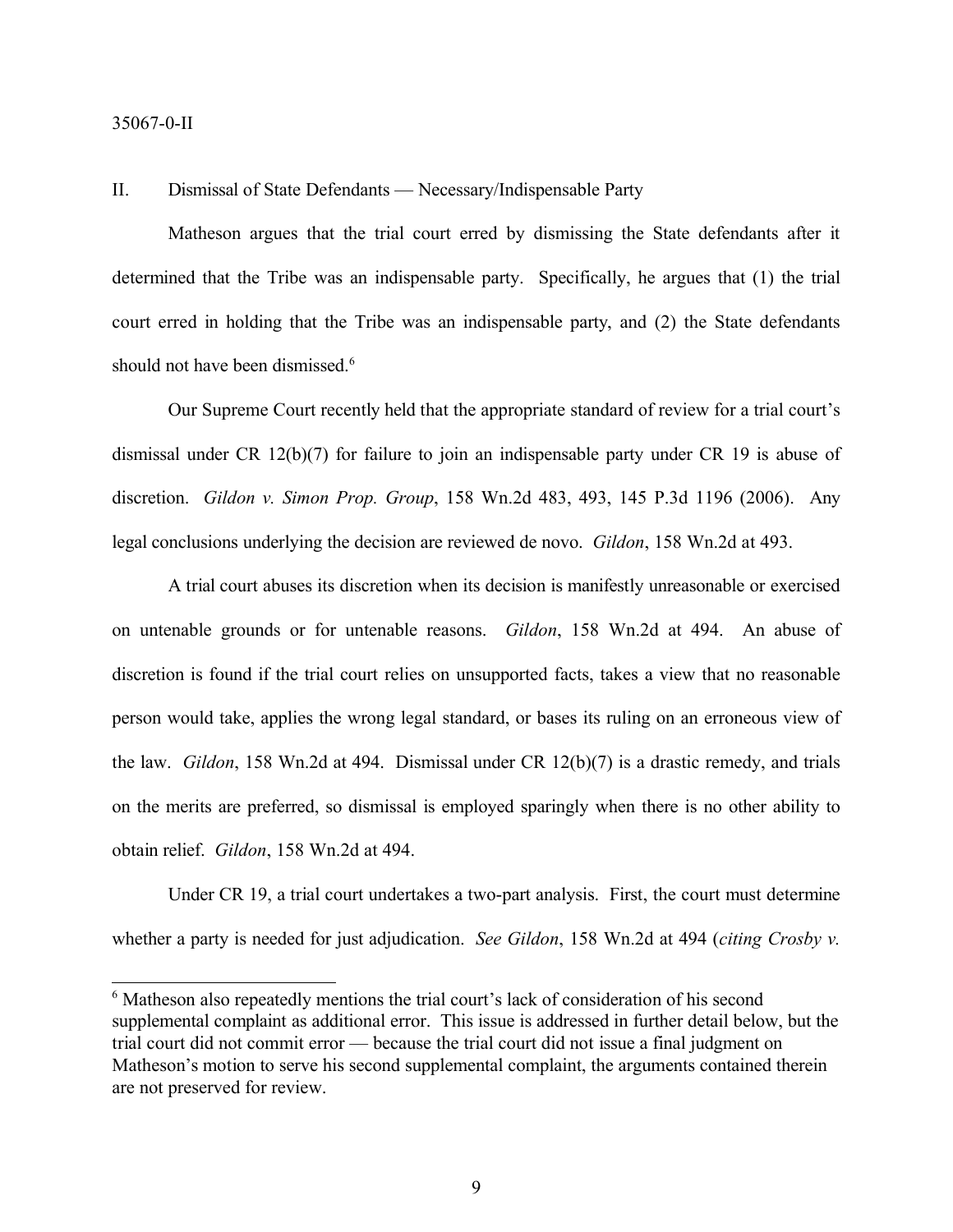*Spokane County*, 137 Wn.2d 296, 306, 971 P.2d 32 (1999); CR 19(a)). Second, if an absent party is needed but it is not possible to join the party, then the court must determine whether in "equity and good conscience," the action should proceed among the parties before it or should be dismissed, the absent party being thus regarded as indispensable. *See Gildon*, 158 Wn.2d at 495 (*citing Crosby*, 137 Wn.2d at 306-07; CR 19**(**b)).

The CR 19 factors to be considered include: (1) the extent a judgment rendered in the party's absence might be prejudicial to him or those already parties; (2) if there is prejudice, the extent to which, by protective provisions in the judgment, by shaping of relief, or other measures, the prejudice can be lessened or avoided; (3) whether a judgment rendered in the party's absence will be adequate; (4) whether the plaintiff will have an adequate remedy if the action is dismissed for nonjoinder. CR 19(b); *e.g. Crosby*, 137 Wn.2d at 306-07. In analyzing whether a party is a necessary and indispensable party, CR 19 "calls for determinations that are heavily influenced by the facts and circumstances of individual cases." *Gildon*, 158 Wn.2d at 495.<sup>7</sup> The burden of proof for establishing indispensability is on the party urging dismissal. *Gildon*, 158 Wn.2d at 495.

The first step here is satisfied – the Tribe is necessary for just adjudication. It is a fundamental principle that "a party to a contract is necessary, and if not susceptible to joinder, indispensable to litigation seeking to decimate that contract." *Wilbur v. Locke*, 423 F.3d 1101, 1113 (9th Cir. 2005) (quoting *Dawavendewa*, 276 F.3d at 1157).

Because the Tribe is necessary, but it is not possible to join it, we review the trial court's

<sup>7</sup> Matheson cites to a number of cases that purportedly hold that a tribe is not an indispensable party. However, the required analysis is extremely fact-intensive, and none of the cases he cites are truly analogous.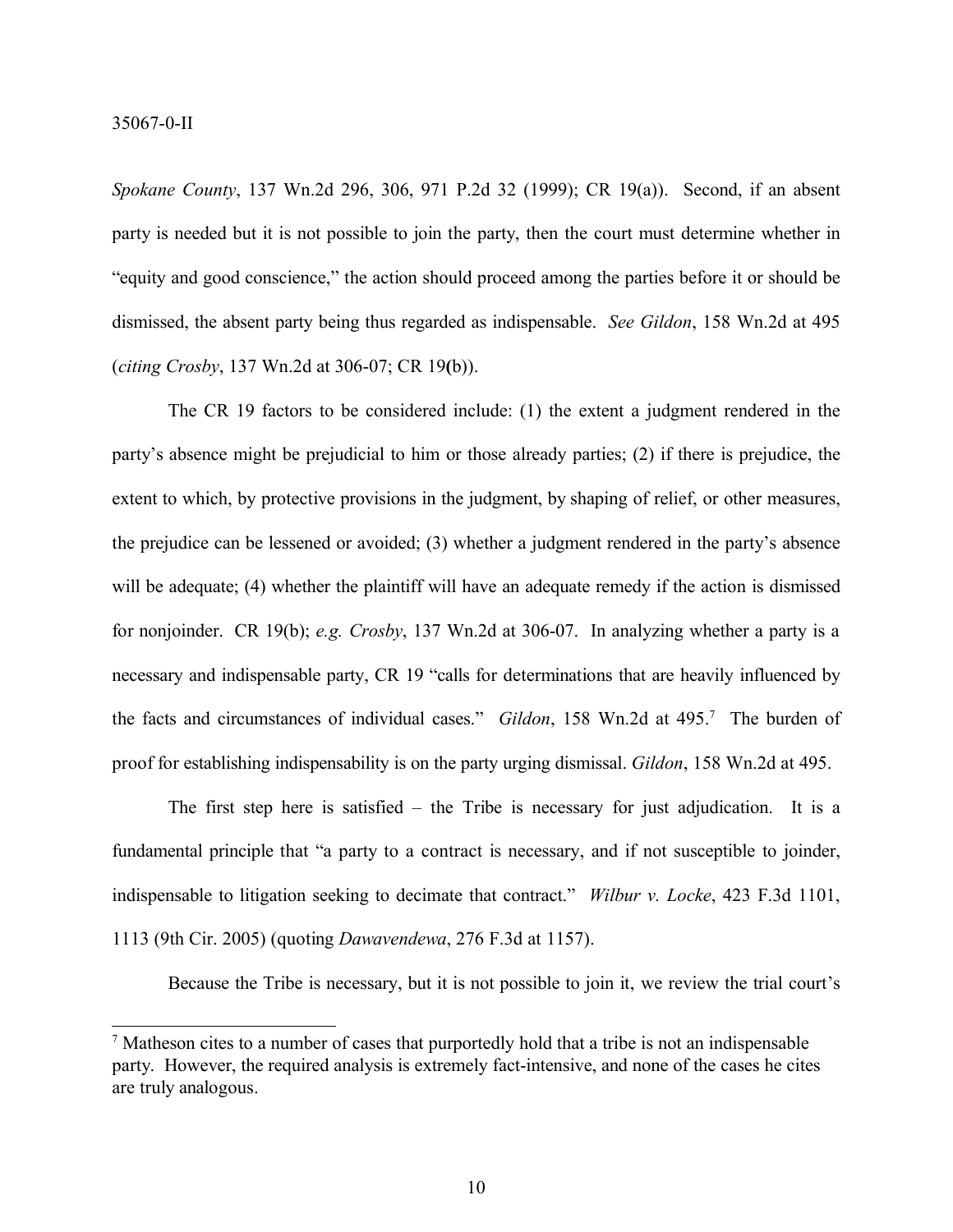#### 35067-0-II

determination, keeping in mind the four CR 19 factors. Here, the first three factors weigh in the Tribe's favor, but the final factor favors Matheson.

First, a judgment rendered in the Tribe's absence would greatly prejudice the Tribe. If a court were to grant Matheson the relief he requests, the Agreement would essentially disintegrate. The Tribe has a substantial interest in the continued existence of the Agreement; any change to the Agreement would inherently prejudice the Tribe.

Furthermore, it is not apparent how the remedy could be shaped to lessen the prejudice to the Tribe. Proceeding on the antitrust claims alone, as Matheson seems to suggest, would still jeopardize the Agreement if Matheson were to succeed. If the trial court allows him to serve a second supplemental complaint (this issue is examined below), Matheson may suggest a remedy that will not prejudice the Tribe, but evidence of such a remedy is not before us.

Third, it is difficult to imagine how a remedy fashioned without the presence of the Tribe would be adequate to address Matheson's concerns. Each of Matheson's arguments center around the Agreement's dissolution, and any lesser remedy (as would be required in the absence of the Tribe) will not likely be adequate to address his concerns.

The final factor however, weighs heavily in Matheson's favor. Matheson may not have an adequate remedy if his case is dismissed, though it is possible that he could pursue action in tribal court. Despite this, the Ninth Circuit has regularly held that the tribal interest in immunity overcomes the lack of an alternative remedy or forum for plaintiffs. *Wilbur*, 423 F.3d at 1115. Therefore, balancing all four factors illustrates that the Tribe was indeed an indispensable party, and the trial court did not err in dismissing the suit.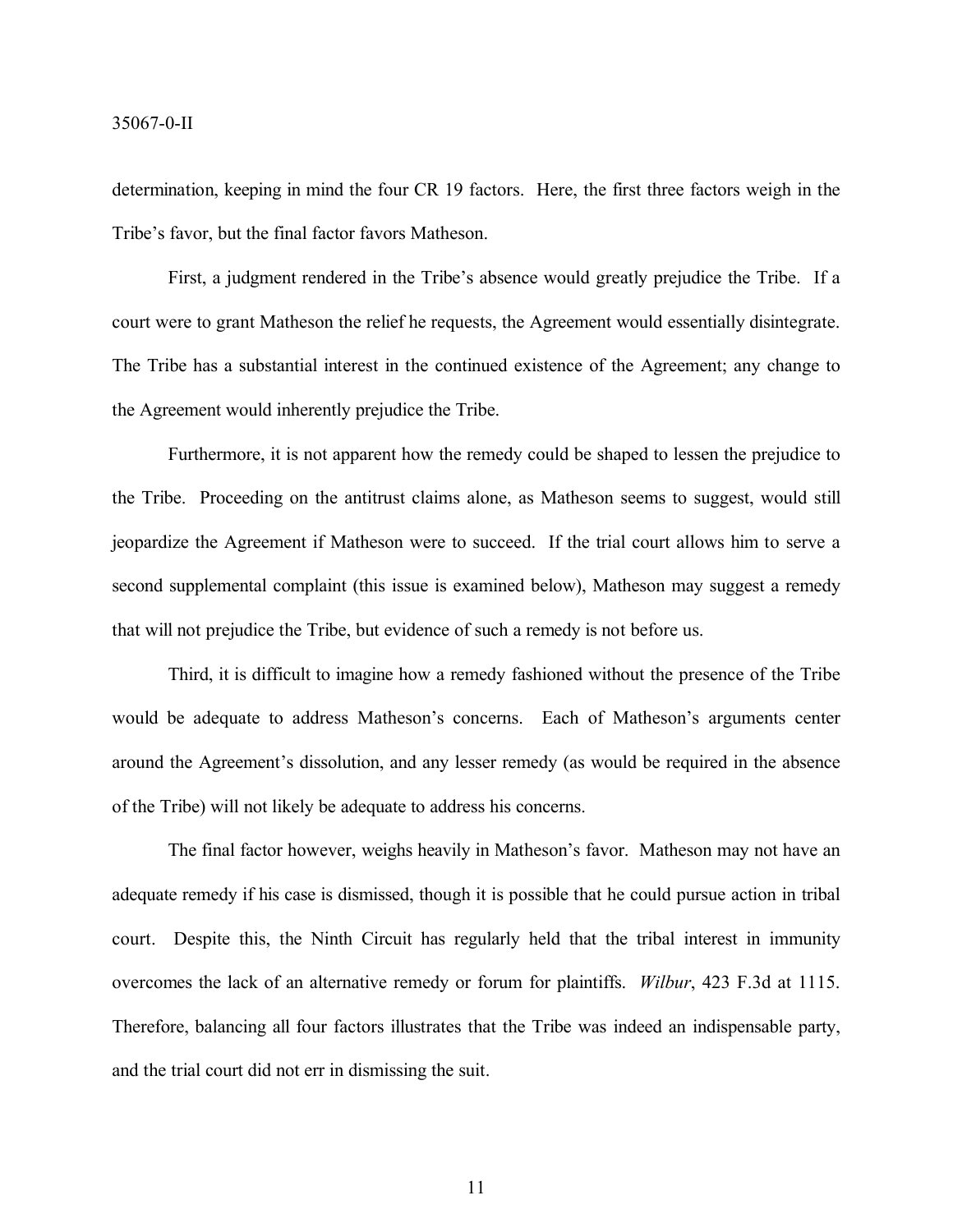Matheson also claims that the trial court erred "by refusing to follow" *Aungst v. Roberts Constr. Co., Inc.*, 95 Wn.2d 439, 625 P.2d 167 (1981), which held that a tribe was "not an indispensable party and therefore not a necessary party." Appellant's Br. at 1. There are two problems with this argument. First, *Aungst* is distinguishable. The court there held that a tribe was not an indispensable party in a suit against a non-tribal corporation for violations of the Consumer Protection Act and the Securities Act of Washington because it was possible to craft a remedy that did not prejudice the tribe. *Aungst*, 95 Wn.2d at 444. Furthermore, Matheson is mistaken about the law: a necessary party may be indispensable, but a dispensable party may still be necessary. *See* CR 19.

#### III. Second Supplemental Complaint

Matheson claims that the trial court also erred by not allowing him to file his second supplemental complaint. The State responds that Matheson's notice of appeal precluded the trial court from ruling on his motion to serve the second complaint.

The parties stipulated that the trial court would *not* consider Matheson's motion to file the second complaint pending his appeal on the trial court's denial of his motion for reconsideration. Matheson's argument here mischaracterizes the record. Because the trial court did not rule on his motion to file a second complaint, this issue is not ripe for review. *See* RAP 2.2, 9.2.

IV. Validity of Cigarette Tax Agreement Statutory Requirements

Matheson argues that the "Dormant Indian Interstate Commerce Clause" and "[o]ther [c]onstitutional [p]rovisions" invalidate RCW 43.06.455(5)(b), .455(8), and the provisions of the Agreement "[a]llowing State [e]mployees [o]r [a]gents to [r]egulate Plaintiff." <sup>8</sup> Appellant's Br. at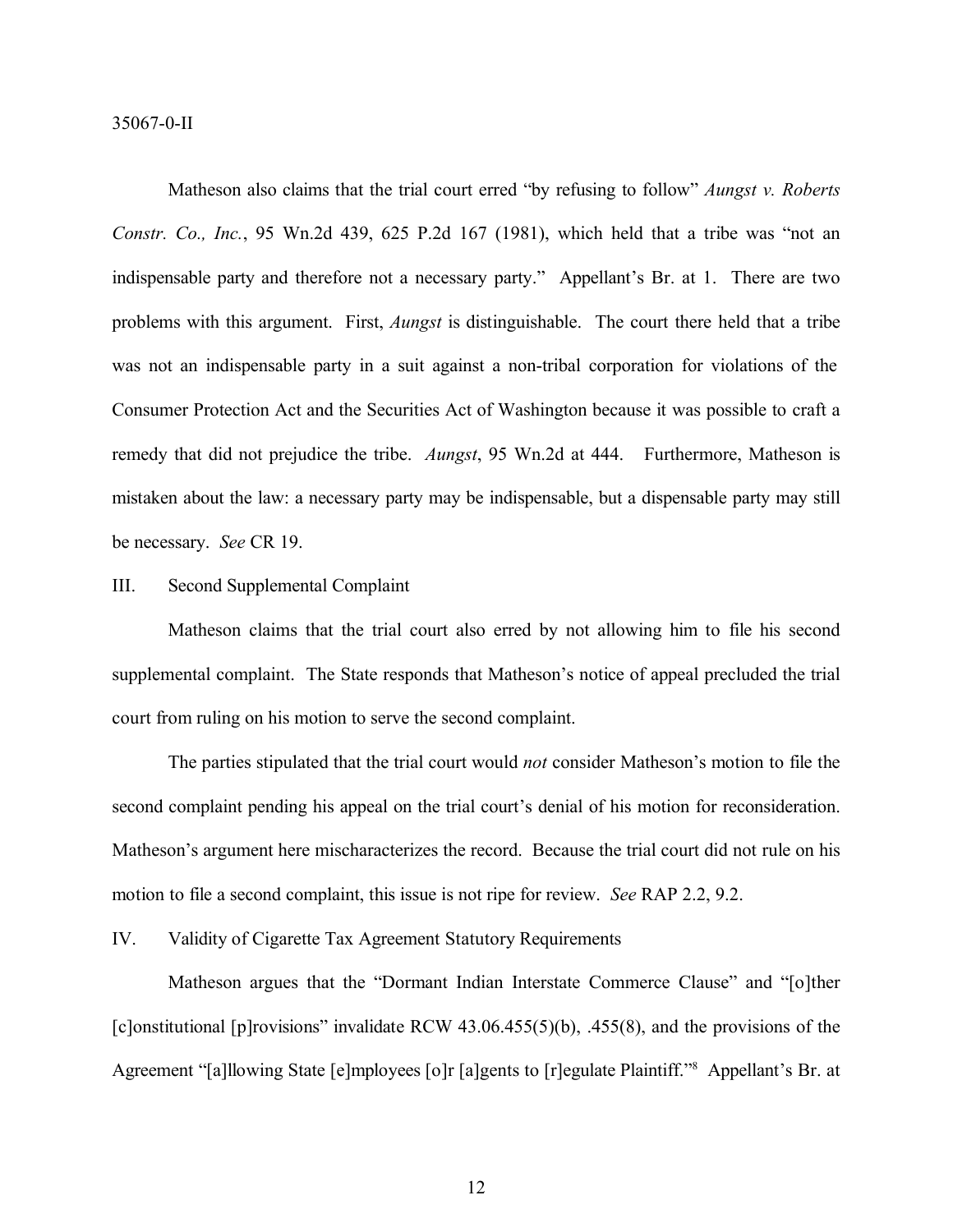20. He claims that "[t]he dormant commerce clause is a limitation of State authority over Indian reservations and reservation Indians" and that "[t]he dormant Indian commerce clause is a limitation of State authority over Indian reservations and reservation Indians," but again, he offers no support or legal authority to support these arguments. Appellant's Br. at 21, 22.

Furthermore, the merits of Matheson's argument regarding the legality of the Agreement are not before us. Matheson assigned error to the trial court's "[upholding] the validity" of the Agreement, but the trial court did not do so. Appellant's Br. at 3. The court dismissed Matheson's complaint without reaching its merits.

Matheson appears to raise a case of first impression on the legality of Tribal-State compacts not expressly approved by the federal government. However, he has failed to adequately argue his constitutional claims, and he failed to preserve the substantive issues for appeal. The legality of such compacts poses an interesting legal question, but investigation into the issue is not well served by the posture of this case. We therefore decline review of Matheson's substantive arguments.

…

…

<sup>8</sup> RCW 43.06.455(5) and RCW 45.06.455(8) state:

<sup>(5)</sup> Cigarette tax contracts shall provide that retailers shall purchase cigarettes only from:

<sup>(</sup>b) Out-of-state wholesalers or manufacturers who, although not licensed to do business in the state of Washington, agree to comply with the terms of the cigarette tax contract, are certified to the state as having so agreed, and who do in fact so comply. However, the state may in its sole discretion exercise its administrative and enforcement powers over such wholesalers or manufacturers to the extent permitted by law.

<sup>(8)</sup> Tax revenue retained by a tribe must be used for essential government services. Use of tax revenue for subsidization of cigarette and food retailers is prohibited.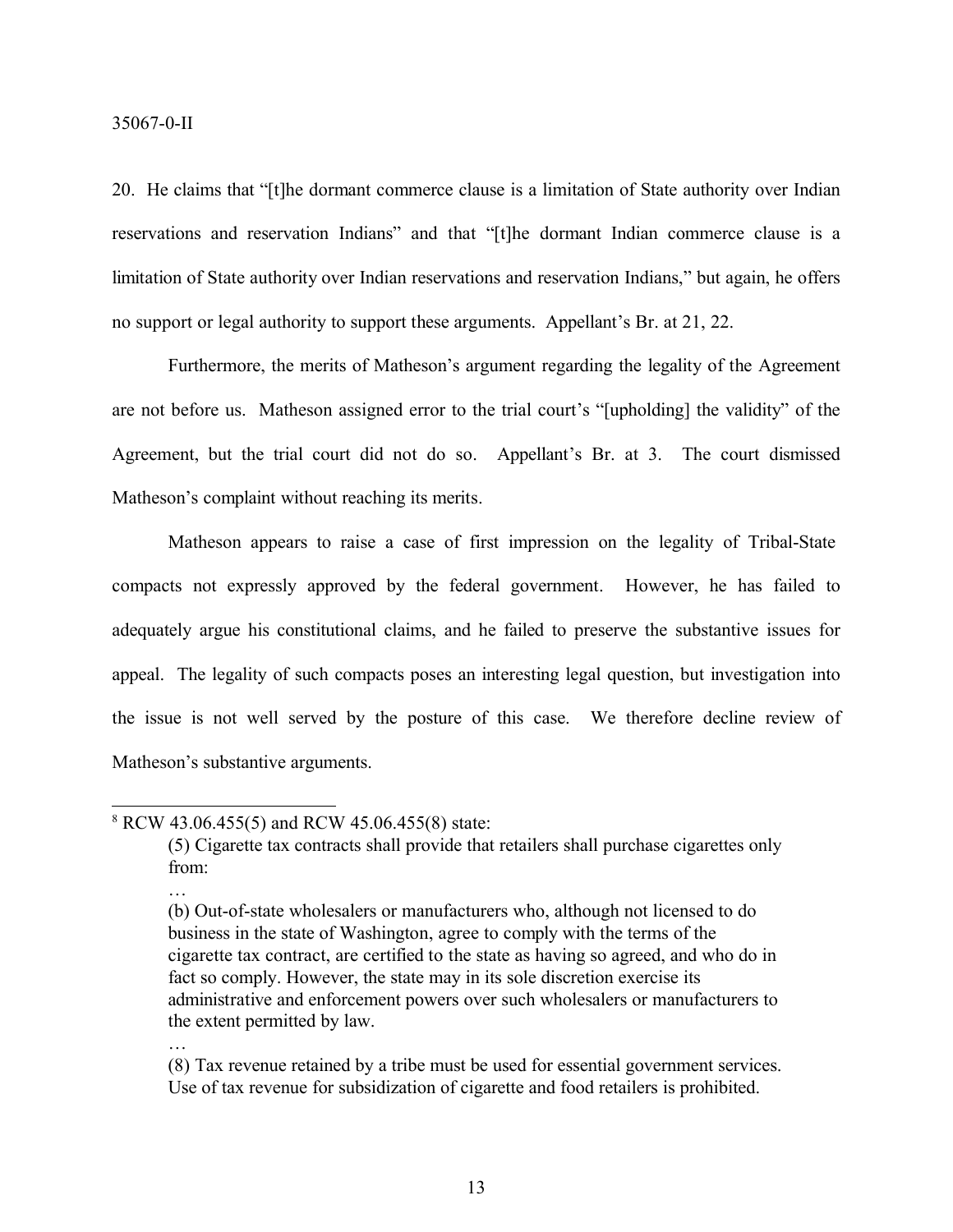#### 35067-0-II

## V. Motion for Reconsideration

Matheson's notice of appeal specifically sought review of the trial court's decision denying his motion for reconsideration. However, he fails to either assign error or put forth any argument regarding the trial court's denial of his motion. Therefore, we need not consider whether the trial court's denial of Matheson's motion for reconsideration was proper. *See* RAP 10.3(a)(3).

#### VI. Failure to State a Claim

Matheson repeatedly asserts the merits of his case regarding possible violations of the Medicine Creek Treaty, the Privileges and Immunities Clause, and federal antitrust law. The merits of his case were not decided by the trial court and are not properly before us. As we stated above, we review a CR 19 dismissal for abuse of discretion, not de novo.

Finally, Matheson argues that the order dismissing the case was "cursory and incomplete" because it did not address all material issues. Appellant's Br. at 10. He fails to specify what the trial court omitted from its order and cites only one out-of-state case to support his claim.<sup>9</sup> Washington has not adopted a similar rule; this argument is not persuasive.<sup>10</sup>

<sup>9</sup> *Fireman's Ret. Sys. Of St. Louis v. City of St. Louis*, 911 S.W.2d 679, 681 (Mo. Ct. App. 1995) (reversing an "incomplete" trial court order because it did not address all legal issues raised).

<sup>10</sup> We note that we soundly rejected this exact argument in *Bercier v. Kiga*, 127 Wn. App. 809, 825, 103 P.3d 232 (2004).